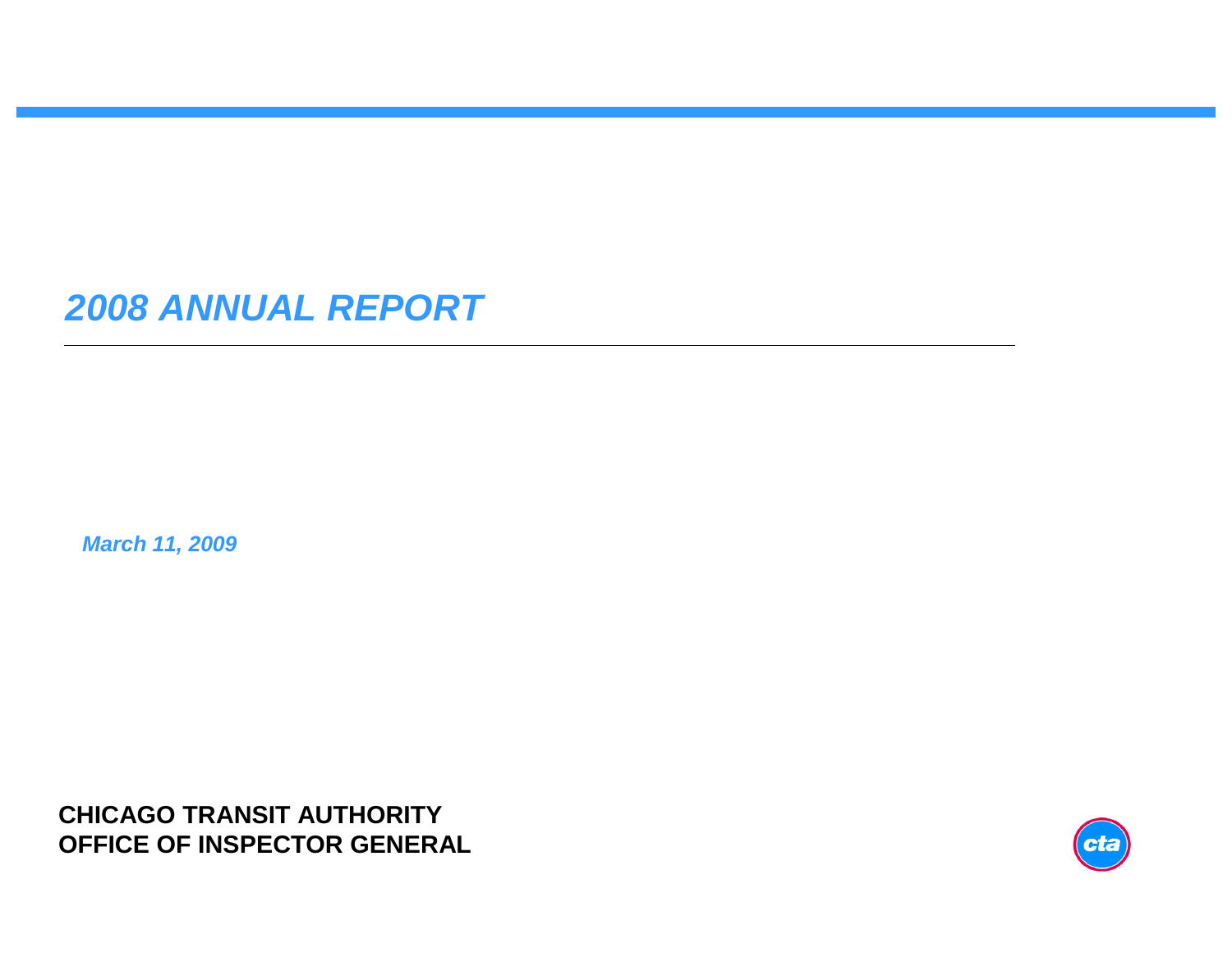# **OIG Mission Statement**

**The mission of the Office of Inspector General is to promote and ensure economy, efficiency, effectiveness, and integrity in the administration of the programs and operations of the CTA.**

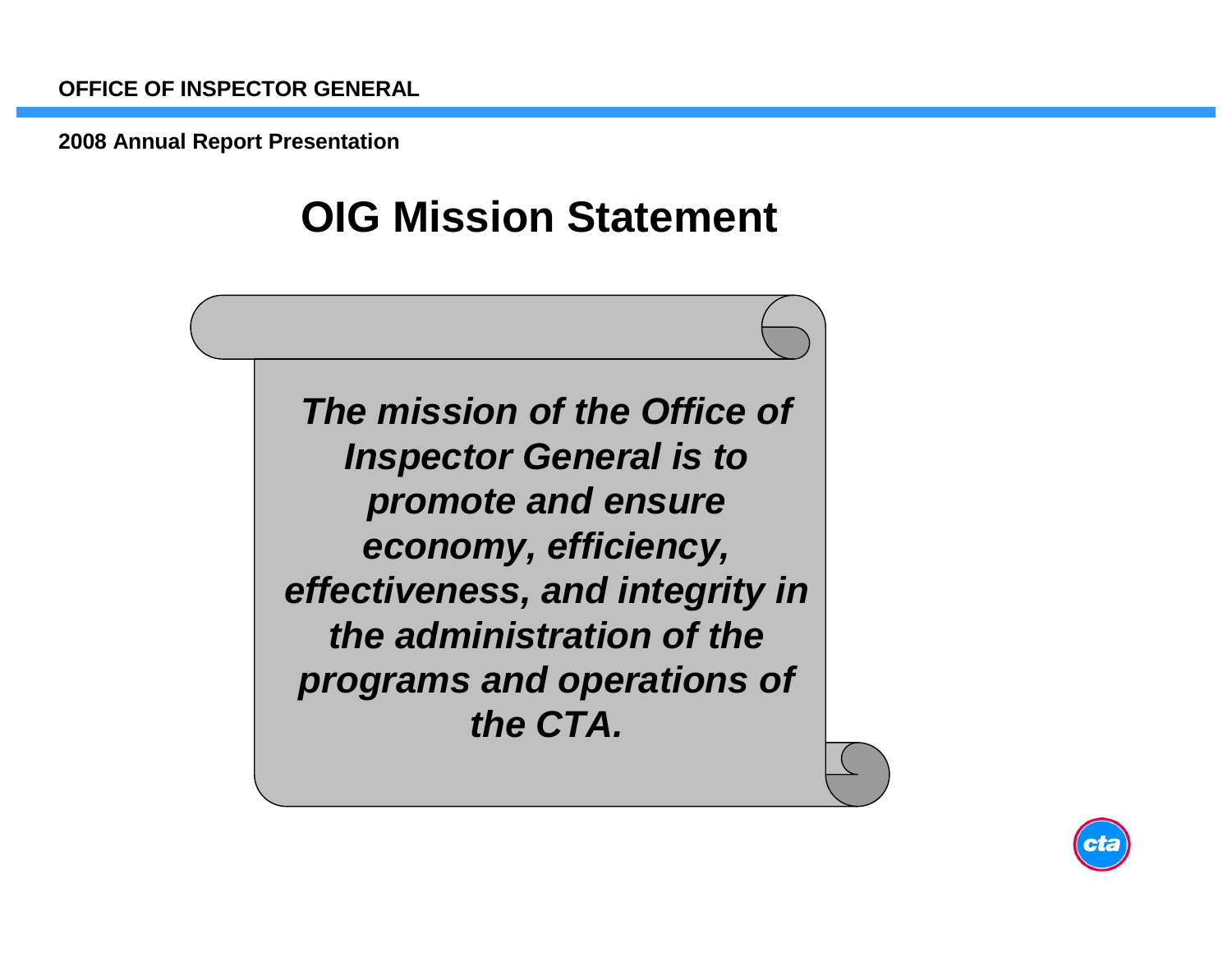**2008 Annual Report Presentation**

# **Audit Highlights**

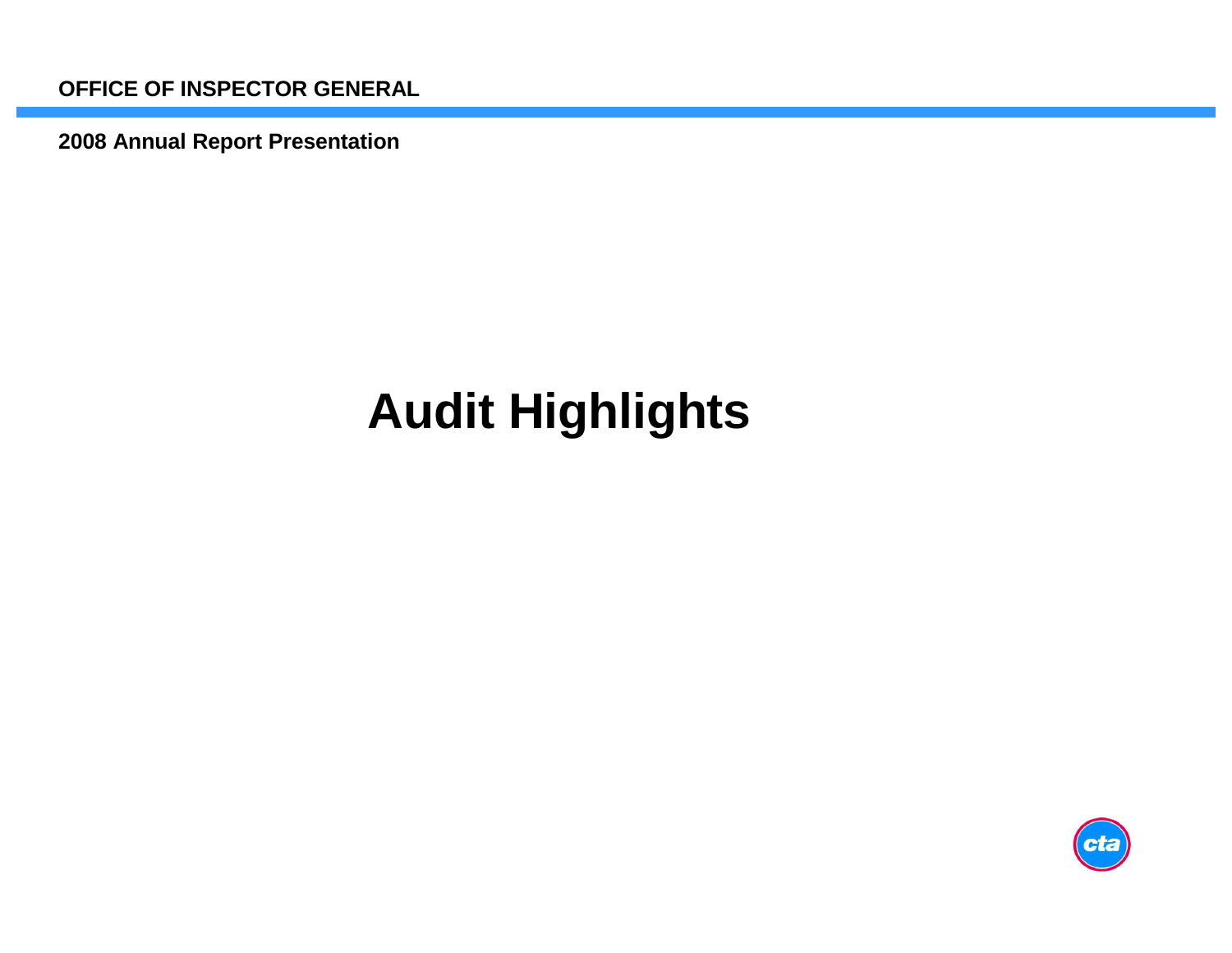### **Peer Review Conducted September 2008**

• Performed by American Public Transportation Association using three transit professionals (LA, DC and Atlanta)

- Tested for compliance with the Government Auditing**Standards**
- OIG received the highest possible rating—was found to be in full compliance with the standards
- Certain aspects found to be industry "best practices"
- Link to APTA's report on CTA website

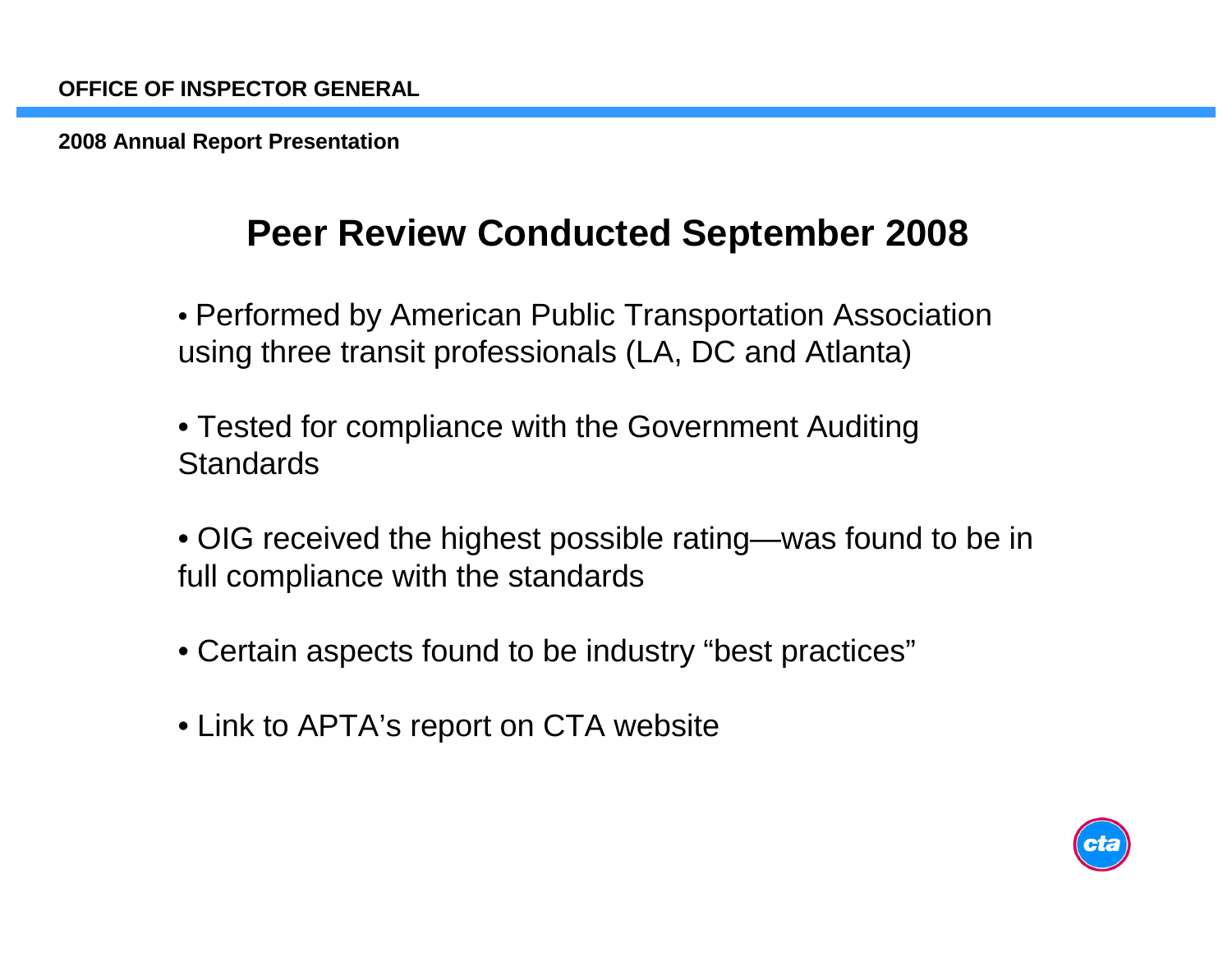## **Audits and Reviews Performed**

- 13 Audits Completed
- 15 Audits Opened
- • Areas reviewed included: Brown Line, Legacy Payroll Conversion, Express Vending Machines, Bus and Rail Car Cleanliness, Customer Parking Facilities, Fuel Purchase and Distribution Controls, and Controls Related to the Purchase of Electric Service

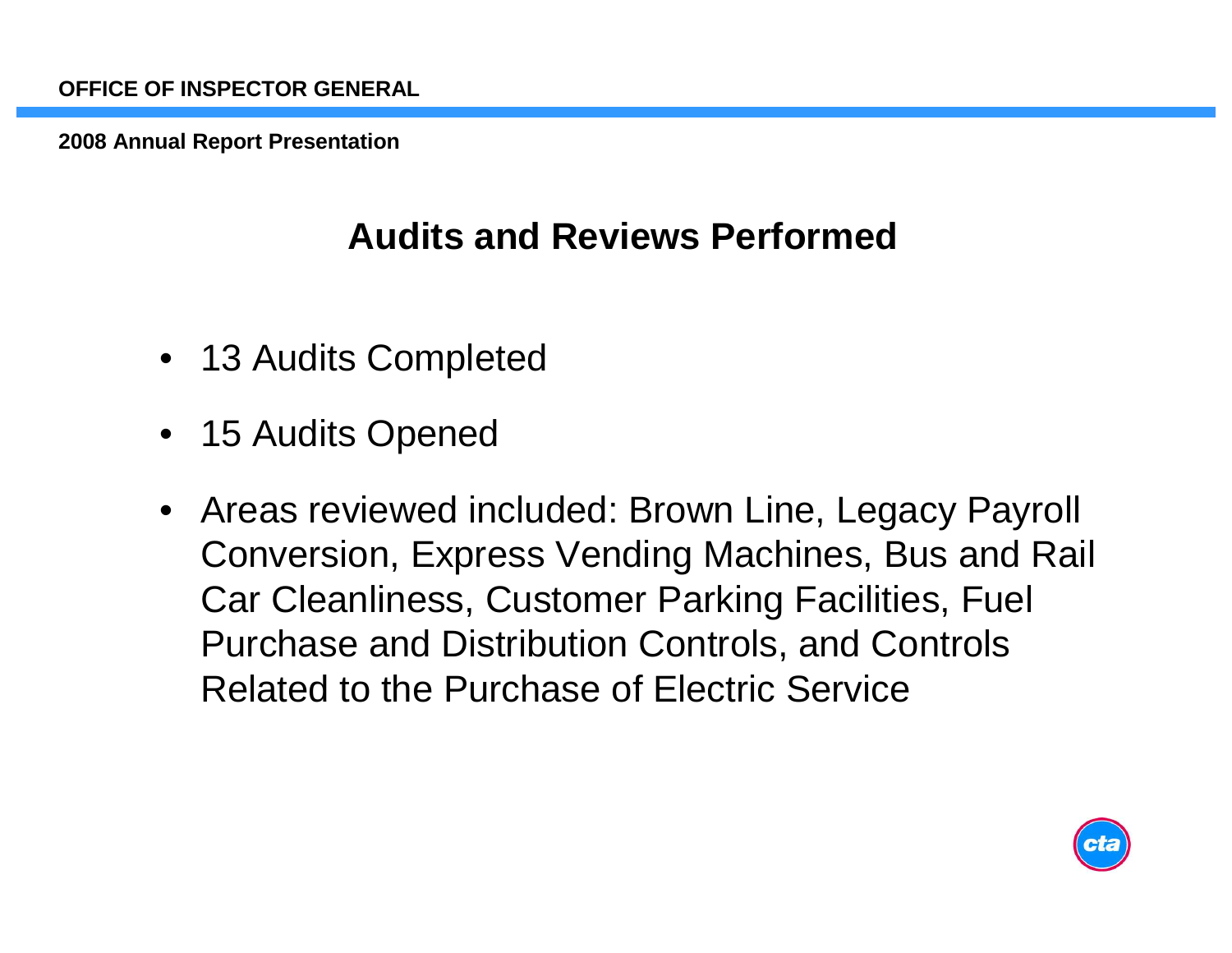# **Audits/Initiatives 2000-2008**



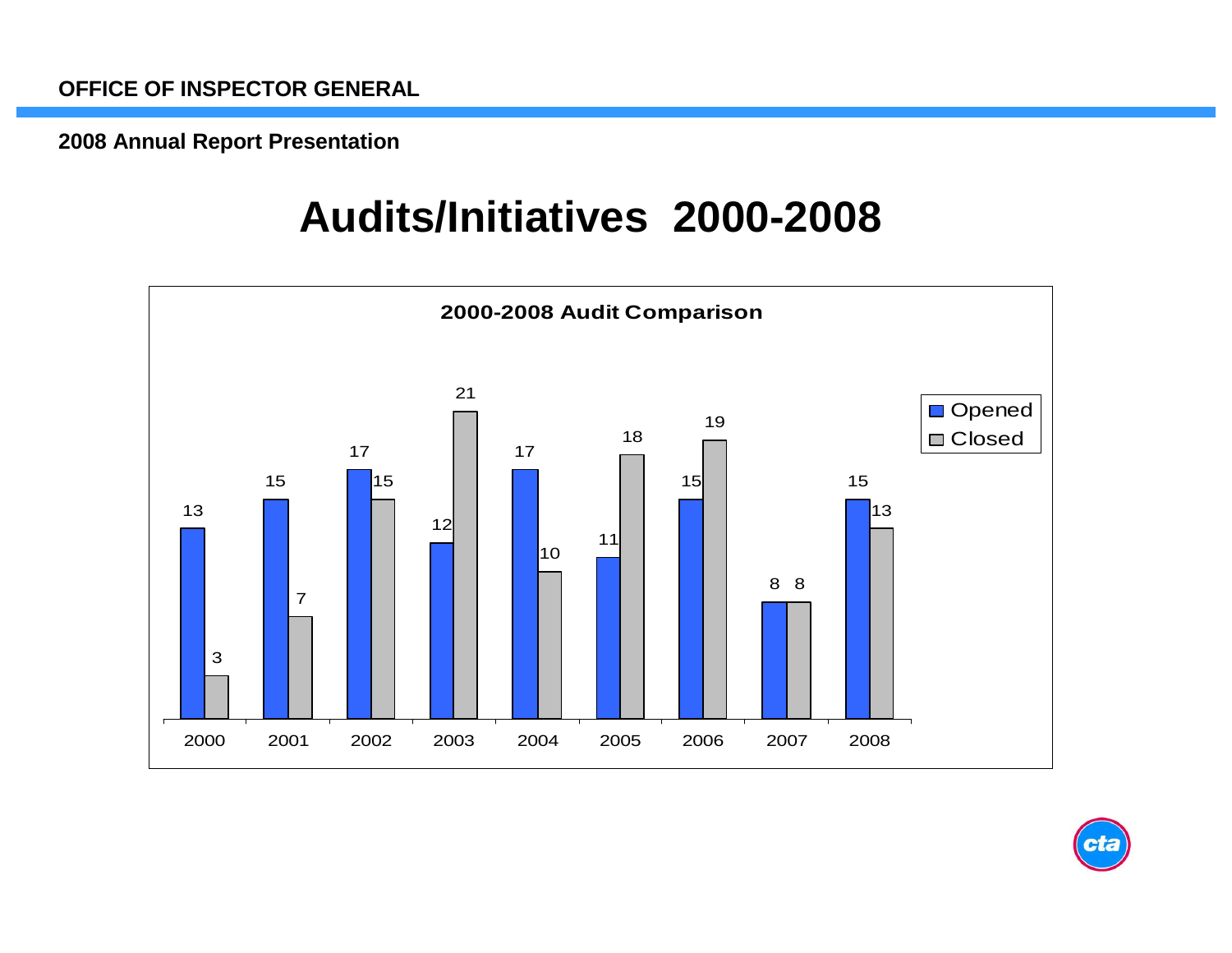**2008 Annual Report Presentation**

# **Investigation Highlights**

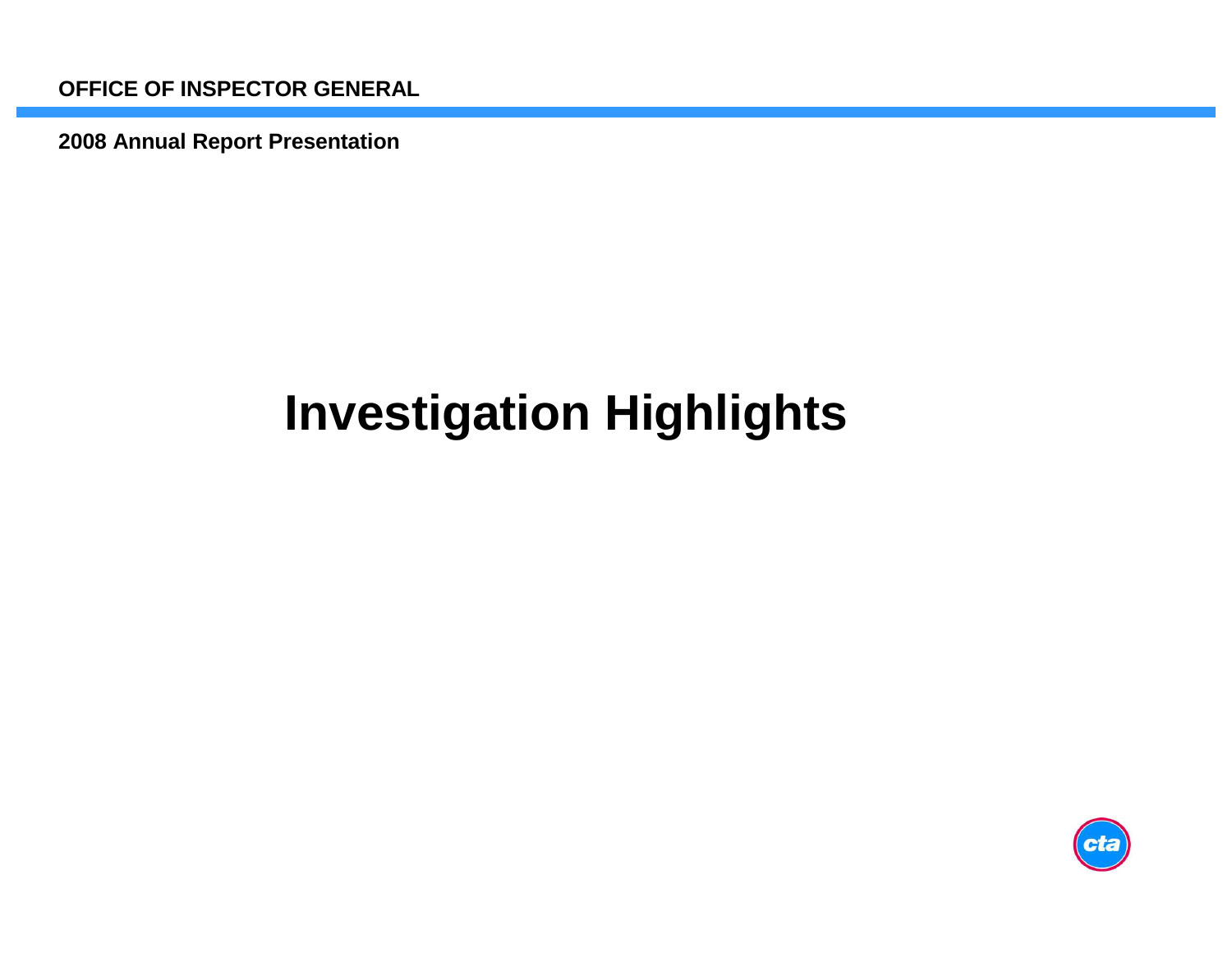## **Fare Media Theft by Vendor**

• CTA fare media vendor defaulted on payments to CTA for fare cards

• CTA halted distribution of new cards to vendor

• Vendor created three fictitious business identities which were approved as distributors of fare media

- Vendor received additional fare media and defaulted on payments totaling over \$200,000
- Vendor arrested and charged with felonies—case pending
- CTA seeking monetary recovery

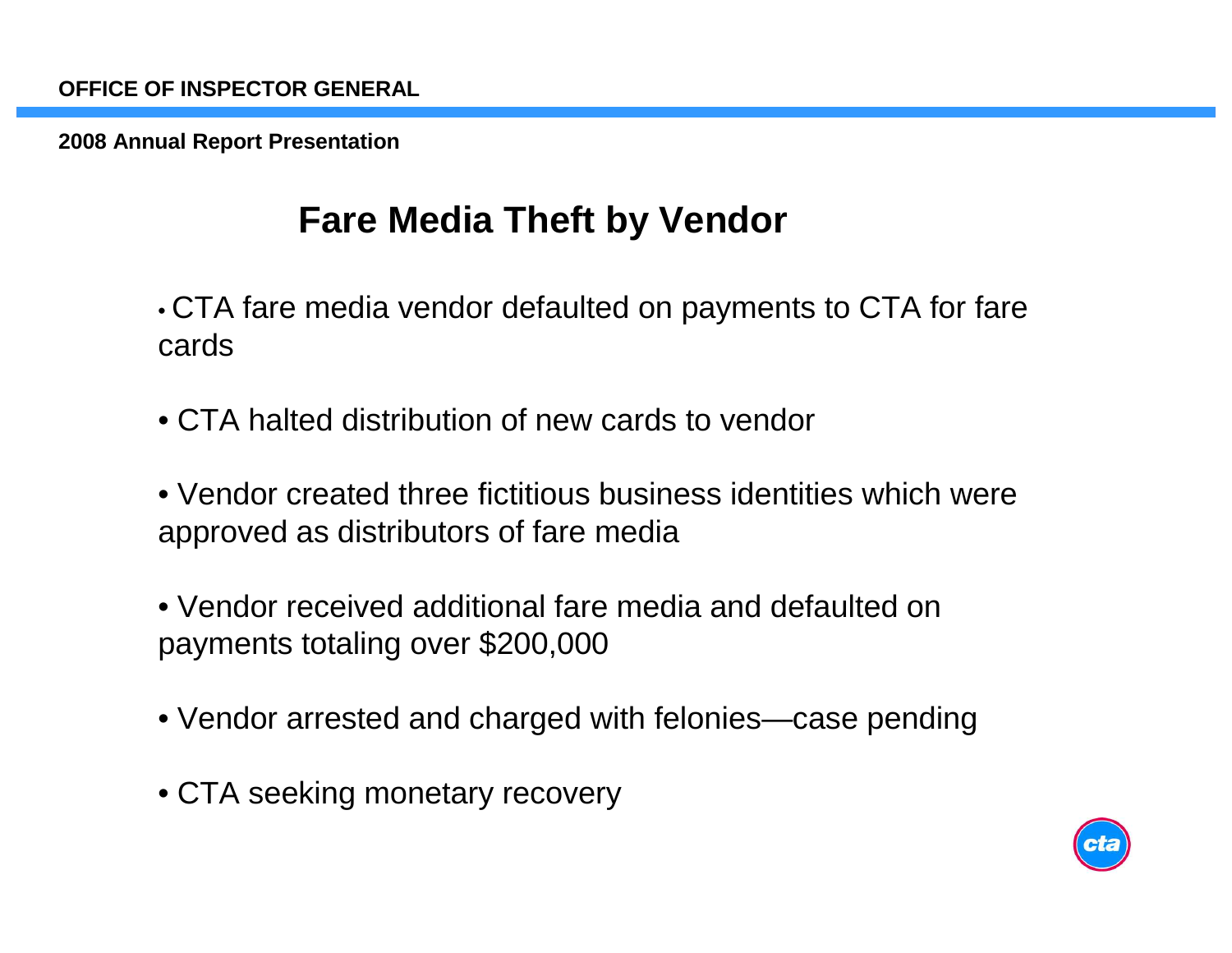# **Investigations 2000-2008**



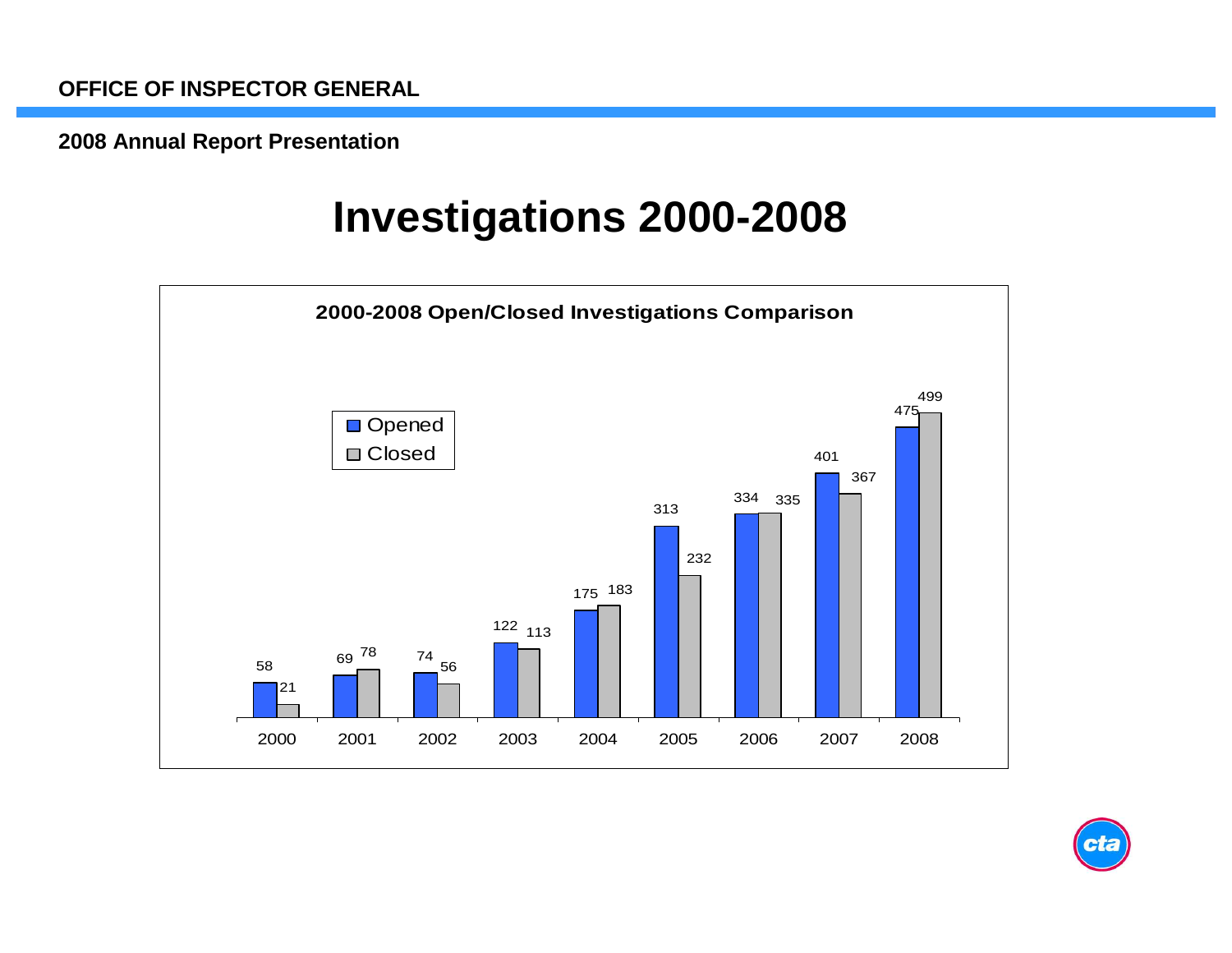| <b>Administrative Actions</b>            |    |
|------------------------------------------|----|
| January 1– December 31, 2008             |    |
| <b>Employee Discharges</b>               | 37 |
| <b>Employee Suspensions</b>              | 5  |
| <b>Employee Retirements/Resignations</b> | 23 |
| <b>Employee Reprimands/Warnings</b>      | 24 |
| <b>Contractor Debarments</b>             | 3  |
| <b>Totals</b>                            | 92 |

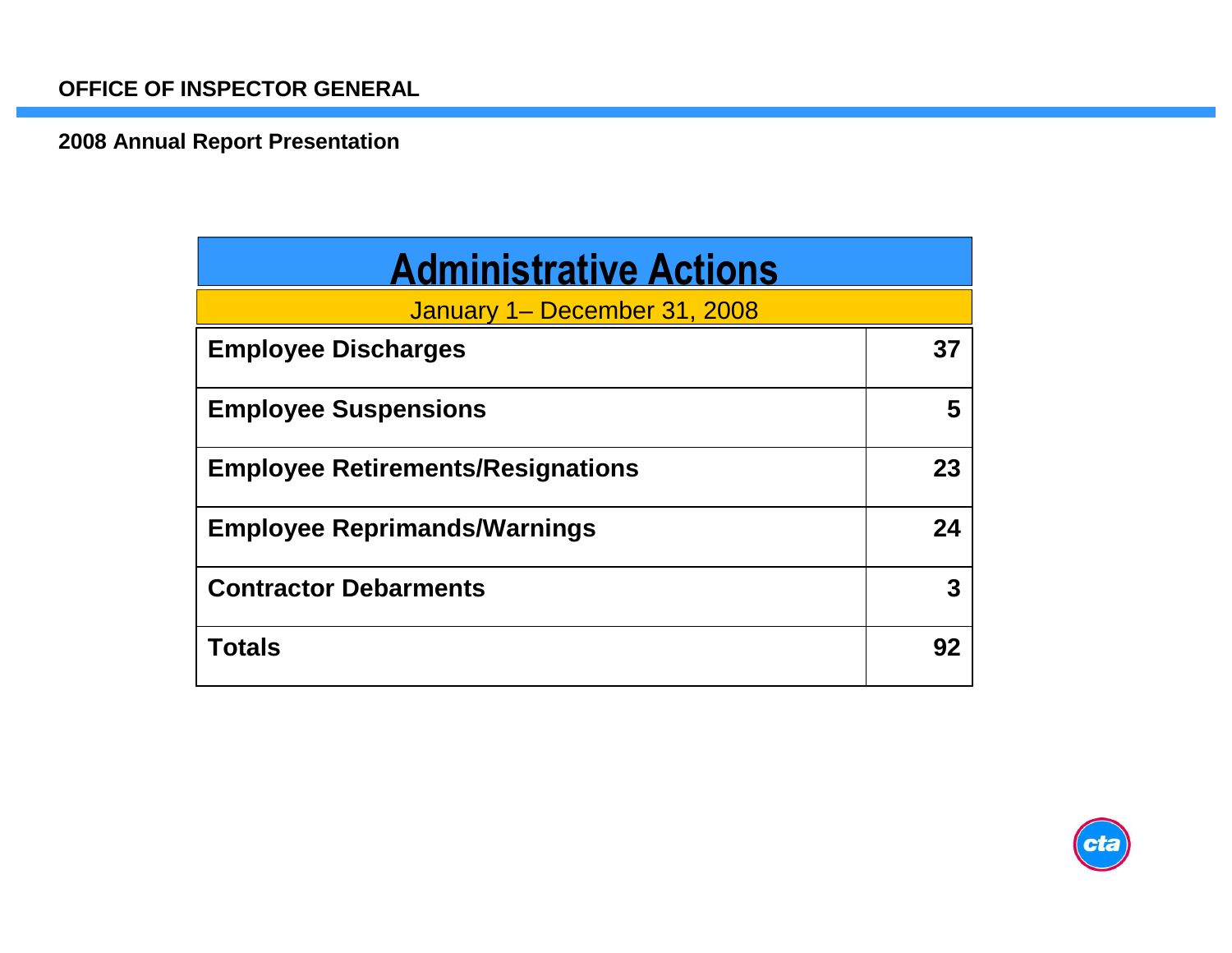**2008 Annual Report Presentation**

# **Statistics**

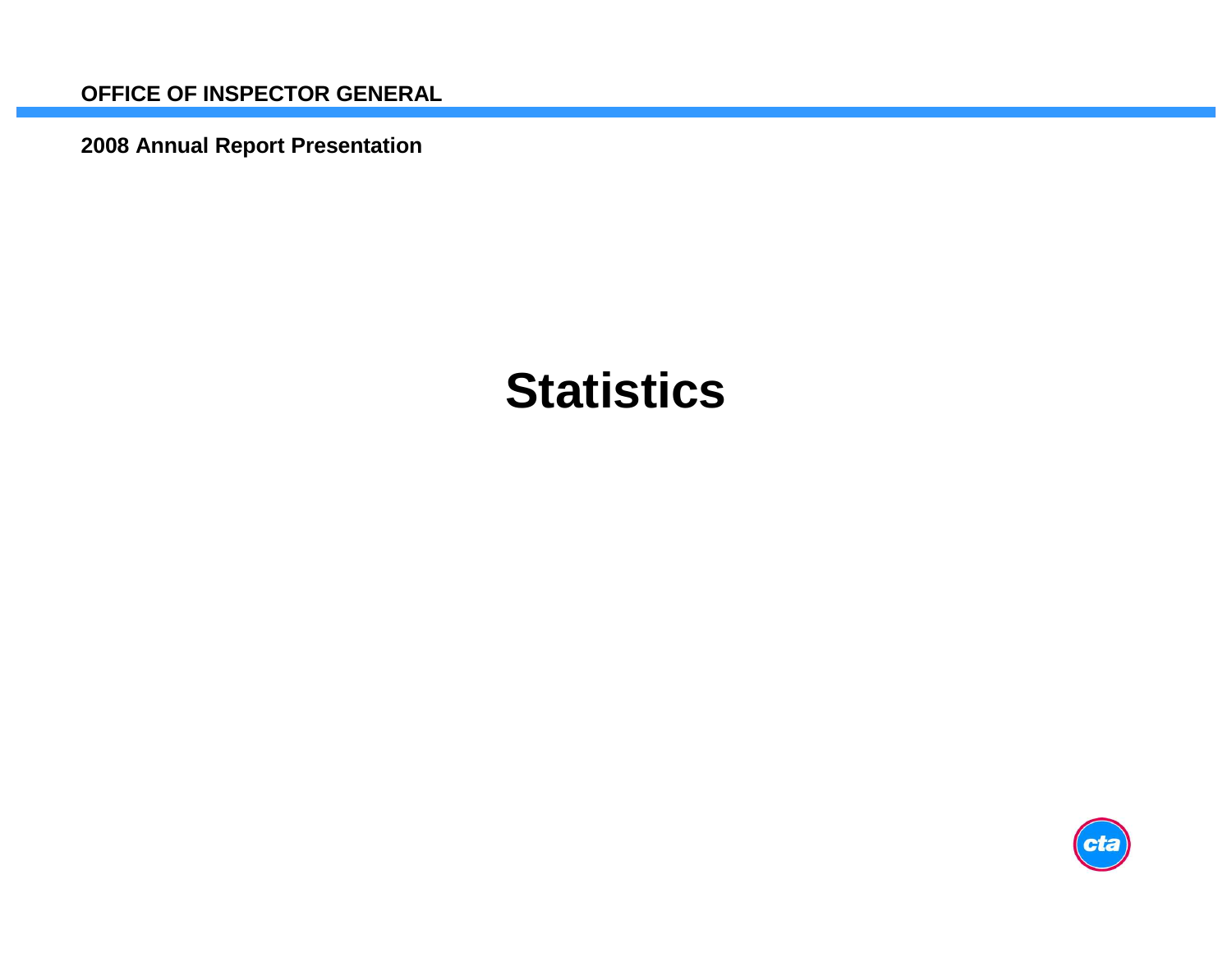## **Hotline Contacts-2006-2008**



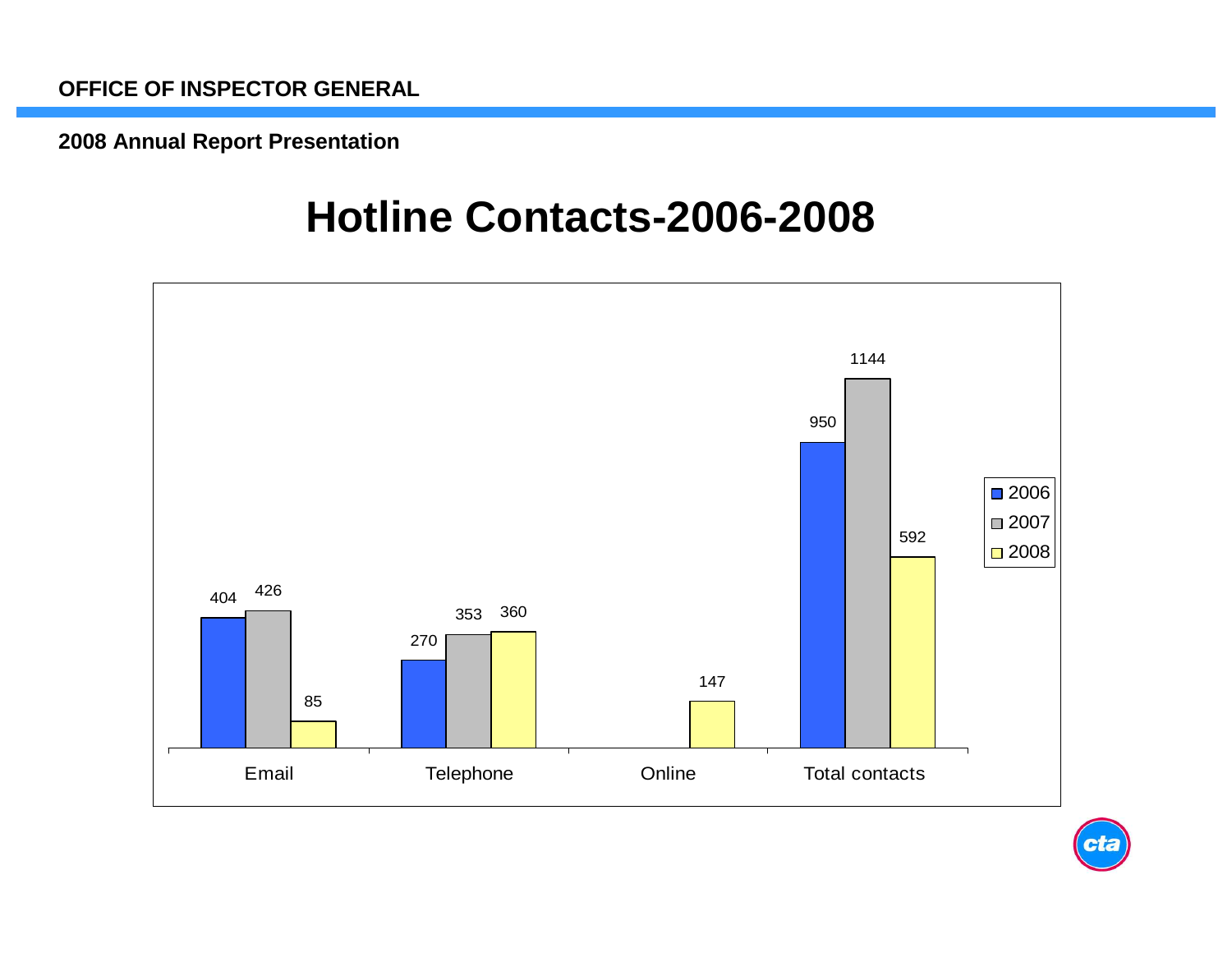#### **2008 Annual Report Presentation**

## **2008 Contacts**

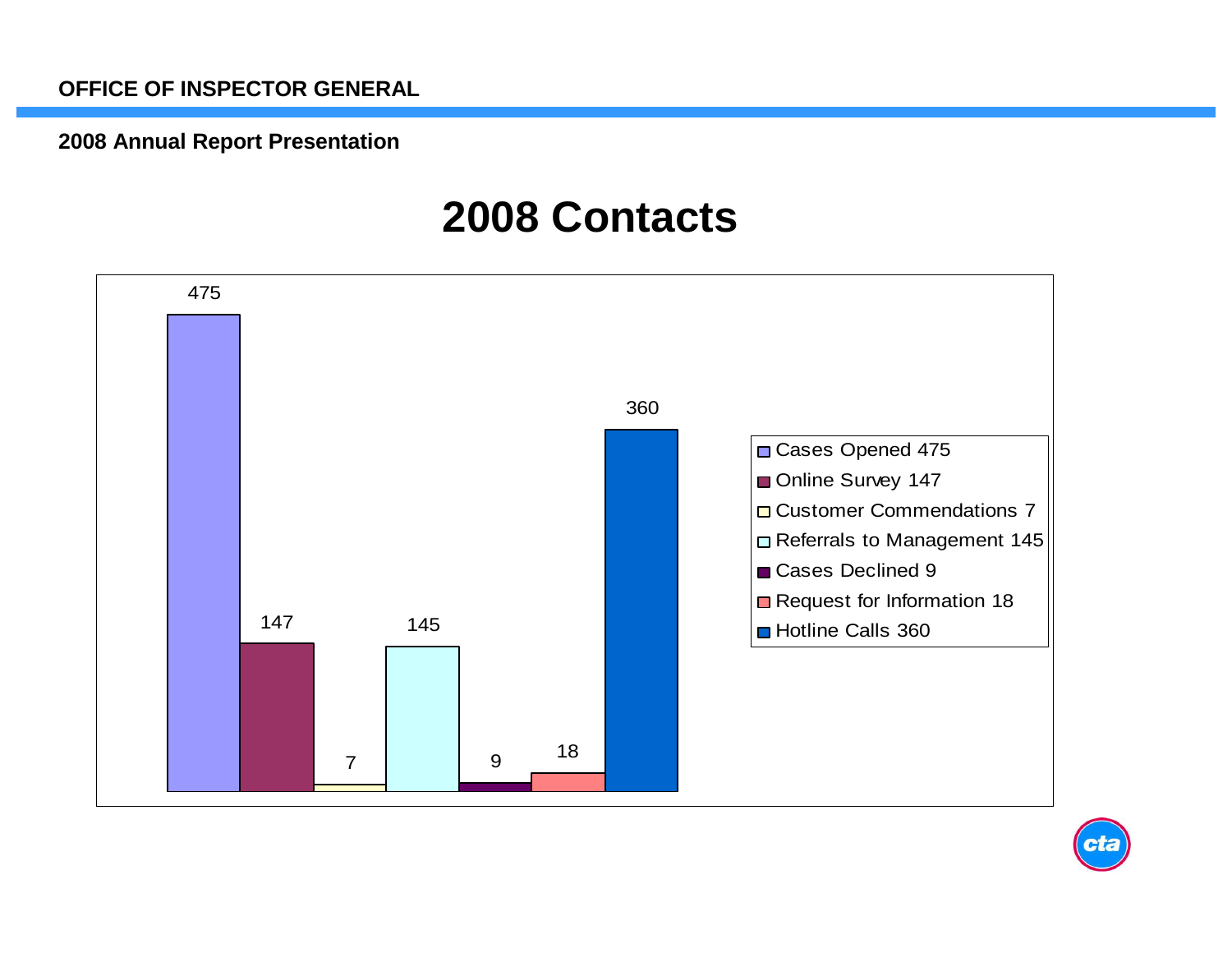# **Hotline-Nature of Allegations**

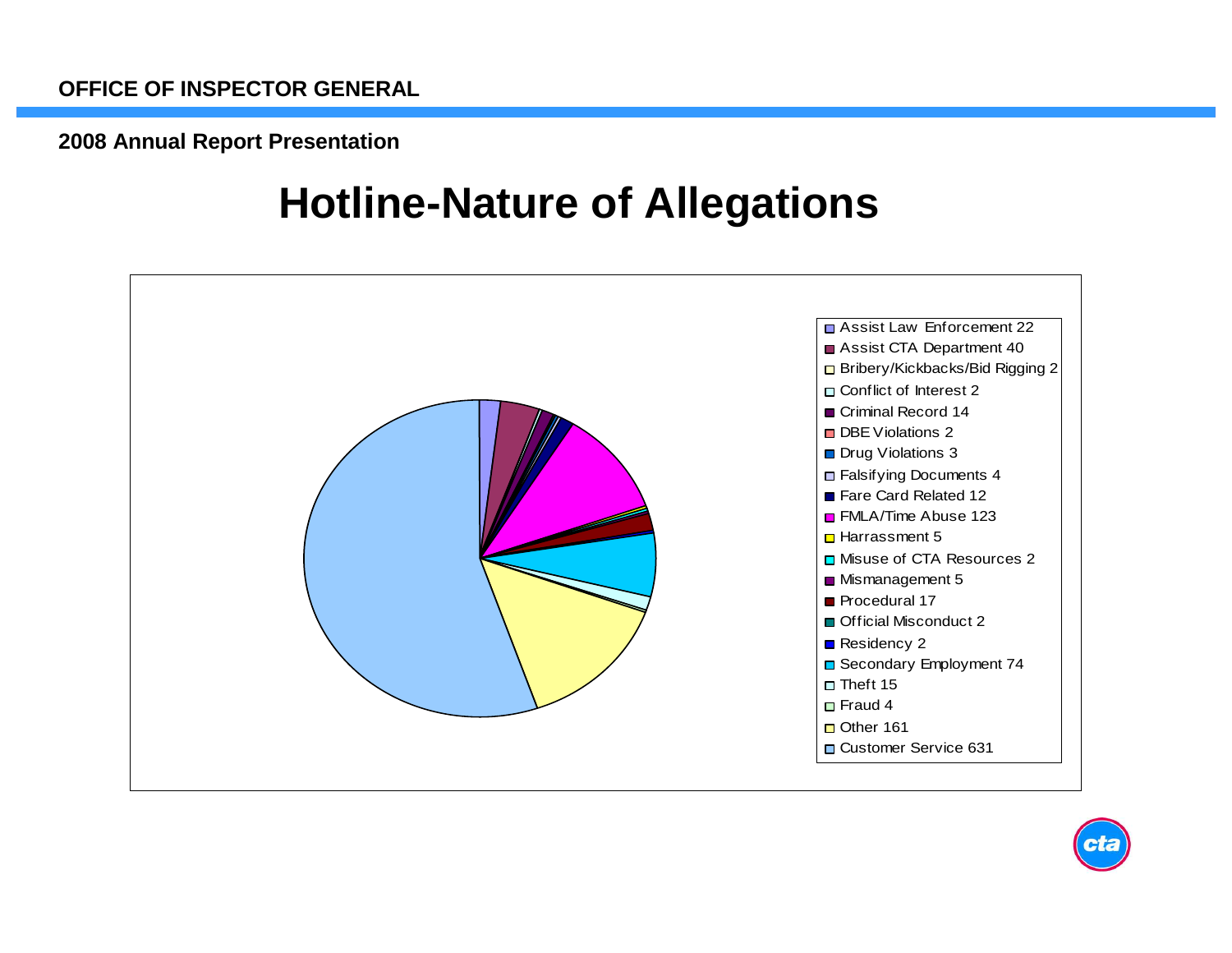# **Source of Referrals**



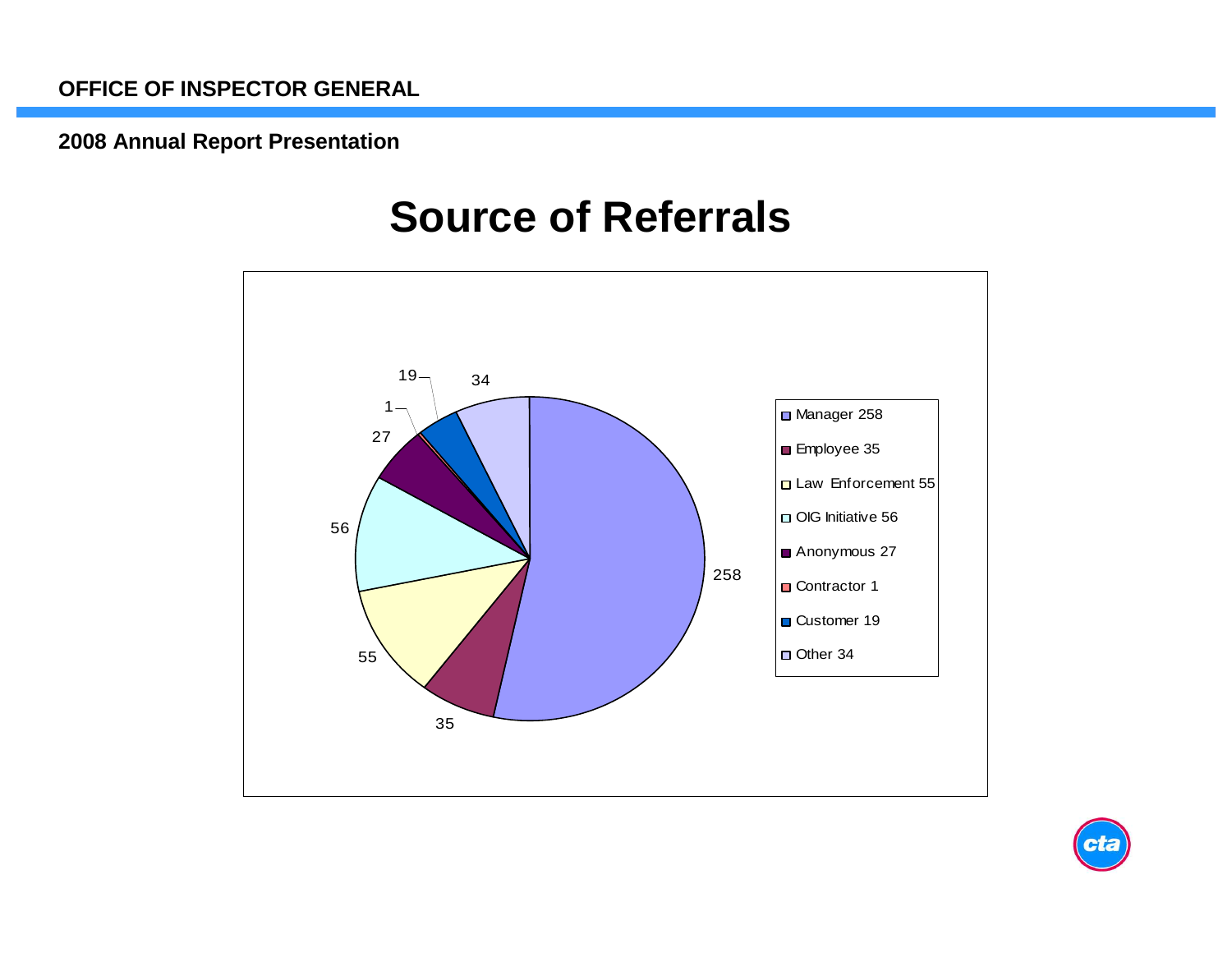### **Other Significant Accomplishments**

- Implemented AutoAudit—an interactive real-time database for OIG staff and CTA Management
- Improved communications with the Chicago Police Department regarding arrested employees and contractors
- Designed and implemented an electronic hotline survey form
- Developed and published a brochure for CTA employees on how to respond to OIG findings

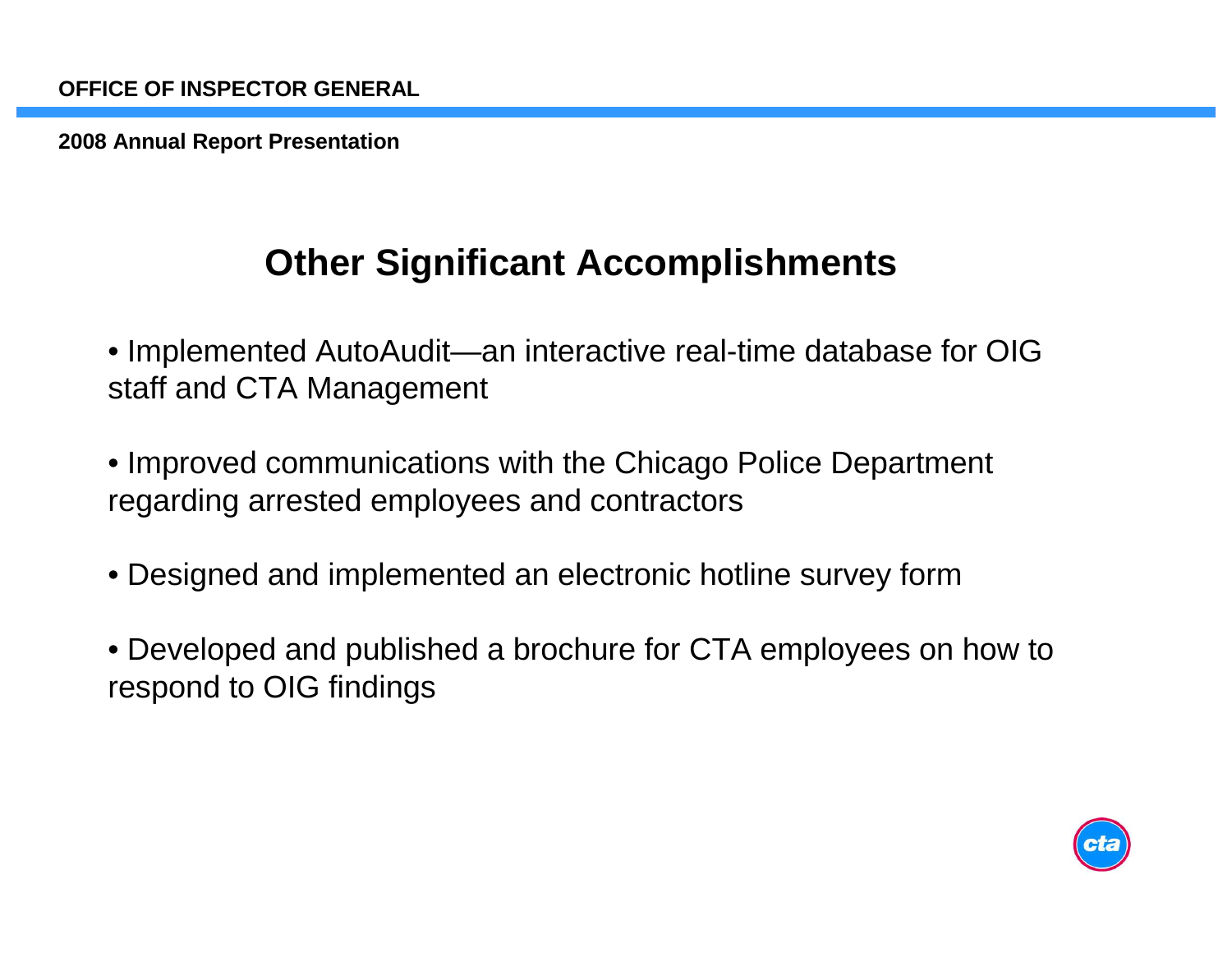# **Look Ahead for 2009**

- • Completion of Risk Assessment/Process Mapping by Crowe Horwath—a joint project with the Comptroller's Office
- • Augment audit services through use of IT specialist as recommended by the APTA Peer Review Team
- •Enhancement of audit QA processes
- •Additional staff professional certifications